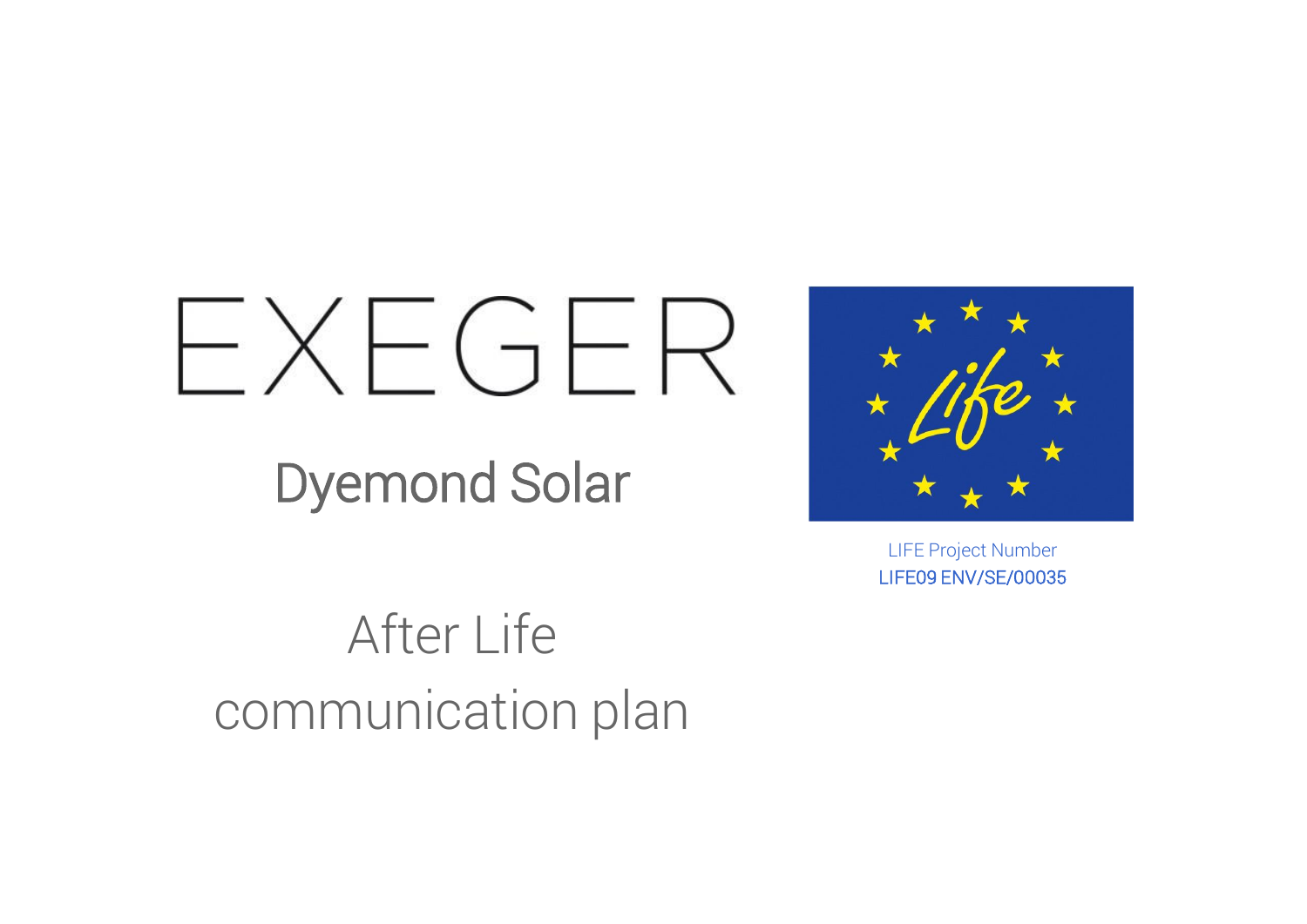# INTRODUCTION

## Pilot plant project in the city centre of stockholm

#### Project Scope

In 2010, EXEGER set out to demonstrate the potential of producing Dye Sensitized Solar Cells (DSC) using screen printing as a production method.

The project was led by serial entrepreneur Giovanni Fili, CEO of EXEGER and DSC pioneer Dr. Henrik Lindström, CTO of EXEGER.

Together they recruited the necessary competence to design and build the new state of the art pilot plant in Stockholm, Sweden.

#### DSC Technology

DSCs are ideally suited for a variety of real life conditions thanks to their inherent characteristics.

They are based on the principle of photosynthesis allowing for light to be captured in a variety of suboptimal lighting conditions.

This means they are less sensitive to the angle of incident light and higher working temperatures than previous generation solar technologies.

They also excel at low light conditions which means that fog, smog, or cloudy weather have little effect on efficiency.

#### Results

The pilot plant demonstrated successful results in November 2014 with a production of 50m<sup>2</sup> per day during a period of 5 subsequent days. Throughout the project, visits to the pilot plant were conducted with positive reactions.

The public, academia, government officials, media, industry, all have been continuously impressed at the potential of this solar technology and the method chosen for production of the solar cells.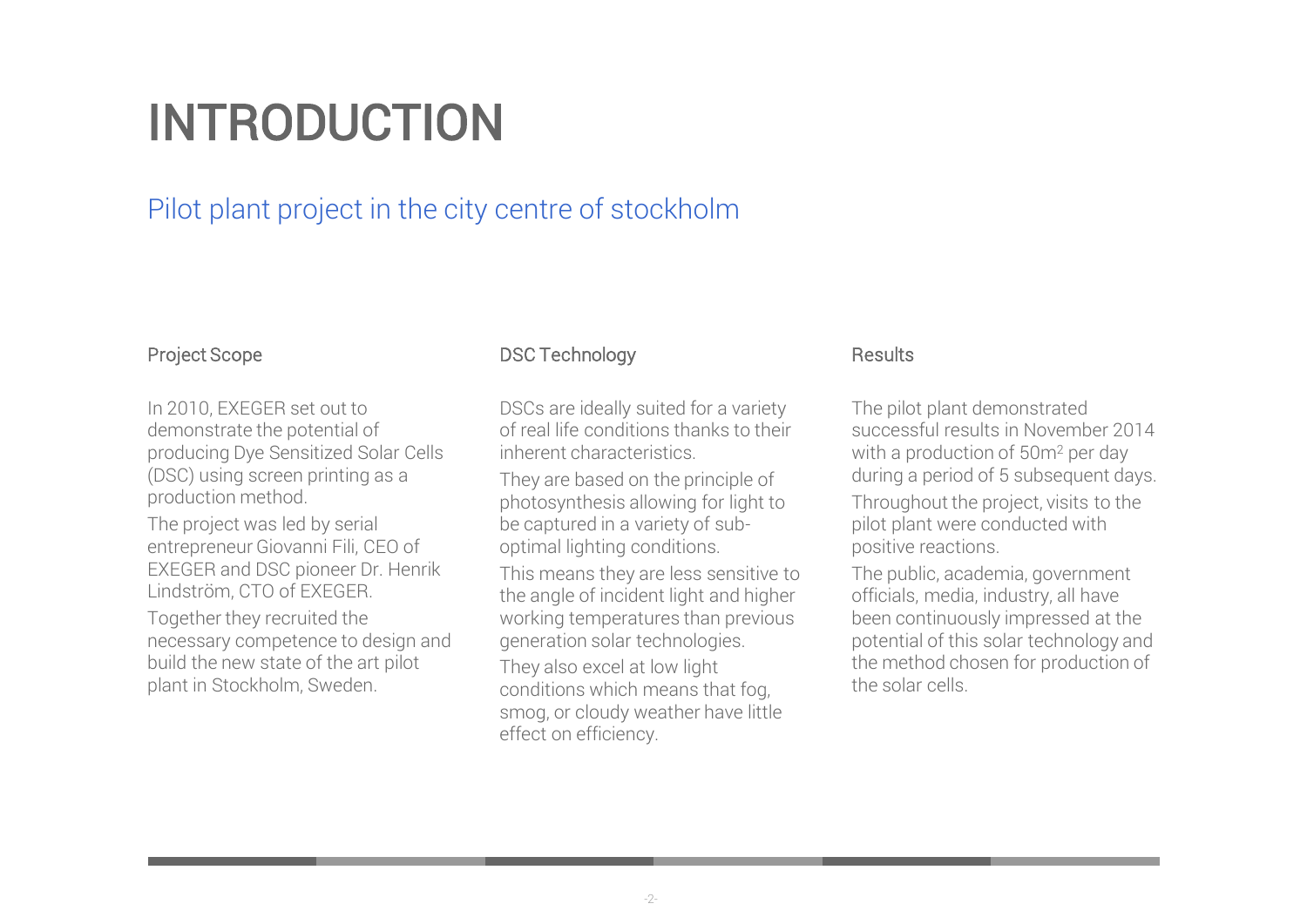# PROJECT LOCATION

City centre of stockholm

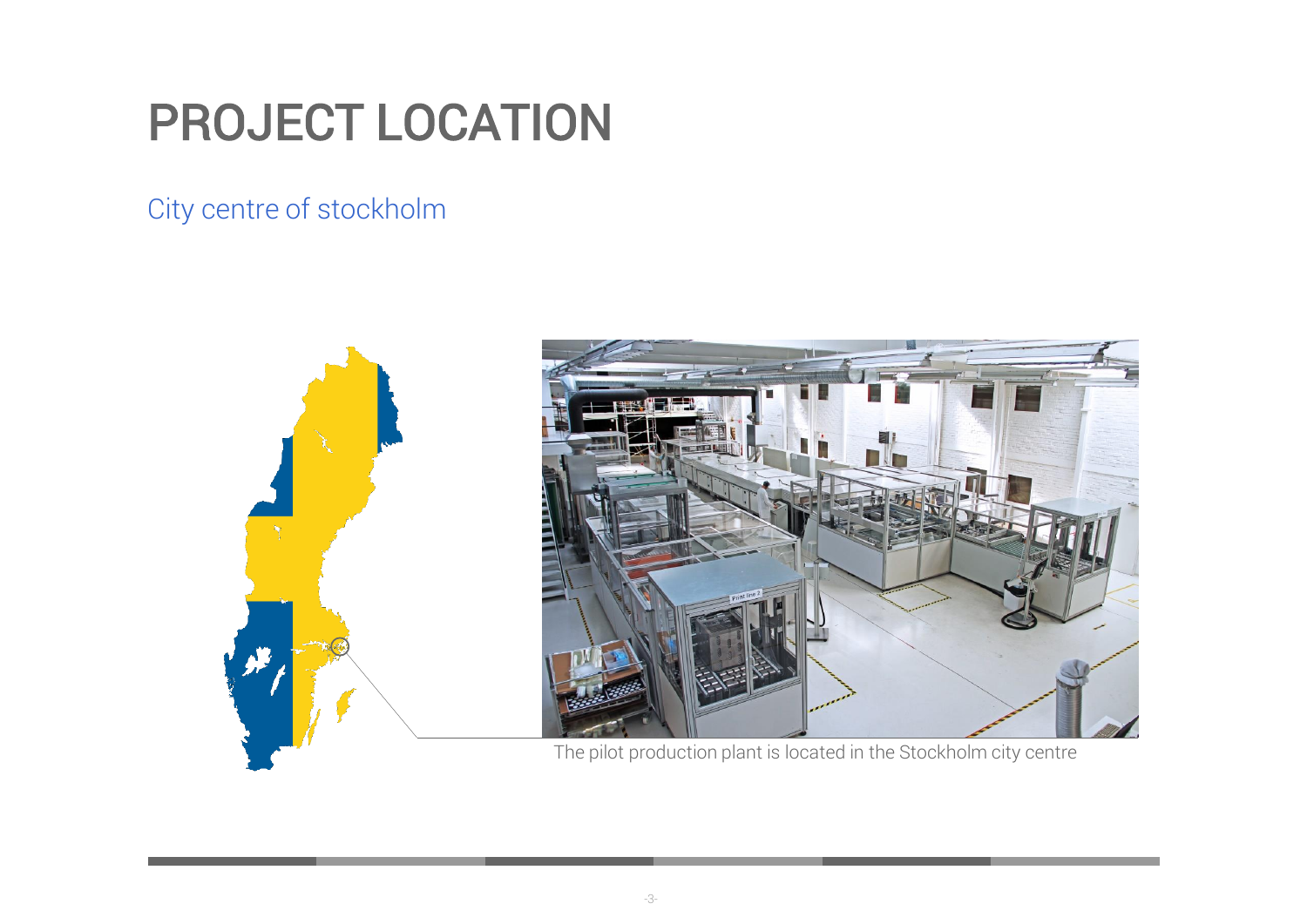# PILOT PRODUCTION LINE

## Demonstration

Screen printing is a well established, proven and cost efficient production method.

A modular design of the factory enables scalability for future plans of setting up large scale manufacturing in target markets.

In 2014 a yearly production capacity of 20,000m<sup>2</sup>was demonstrated. Scalability was confirmed.

With the knowledge attained from the Dyemond Solar project, EXEGER is currently expanding the yearly production capacity to 125,000m<sup>2</sup> by the end of 2015.



Inauguration of the new factory by the Swedish King HM Carl XVI Gustaf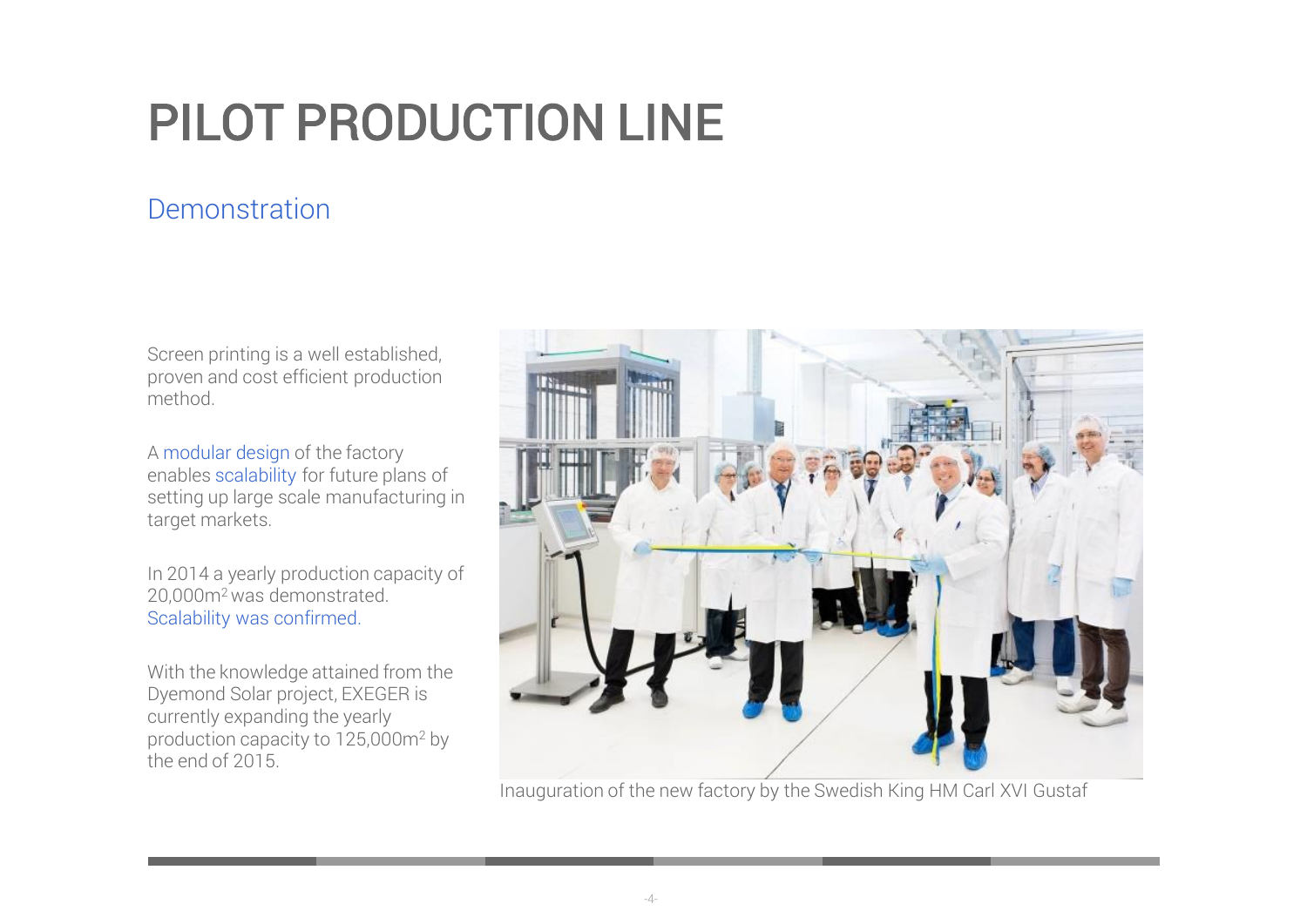# DISSEMINATION ACTIVITIES

## During the project

| Type of media                                         | No.  |
|-------------------------------------------------------|------|
| Project website: average number of visitors per month | 1700 |
| Press releases made by the project                    | 12   |
| General public article in national press              | 16   |
| General public article in local press                 | 8    |
| Specialised press article                             | 5    |
| Internet article                                      | 12   |
| TV news/reportage                                     | 1    |
| Film produced                                         | 1    |
| Exhibitions attended                                  | 12   |
| Project notice boards                                 | 8    |

#### Publications

| Type of publication | No. published No. of copies Languages |  |
|---------------------|---------------------------------------|--|
| Layman's report     | 1 000                                 |  |
| Manuals             | 100                                   |  |
| Leaflets            | 2000                                  |  |
| <b>Brochures</b>    | 4000                                  |  |
| Posters             | 5(1)                                  |  |

#### Workshops, seminars and conferences

| Target audience:        | General public |          |               | Specialised audience (e.g. decision-makers) |          |               | Very specialised audience (e.g. experts, academics) |          |               |
|-------------------------|----------------|----------|---------------|---------------------------------------------|----------|---------------|-----------------------------------------------------|----------|---------------|
| Number of participants: | Regional       | National | International | Regional                                    | National | International | Regional                                            | National | International |
| 0-25 participants       |                |          |               |                                             |          |               |                                                     |          |               |
| 25-75 participants      |                |          |               |                                             |          |               |                                                     |          |               |
| 75-100 participants     |                |          |               |                                             |          |               |                                                     |          |               |
| >100 participants       |                |          |               |                                             |          |               |                                                     |          |               |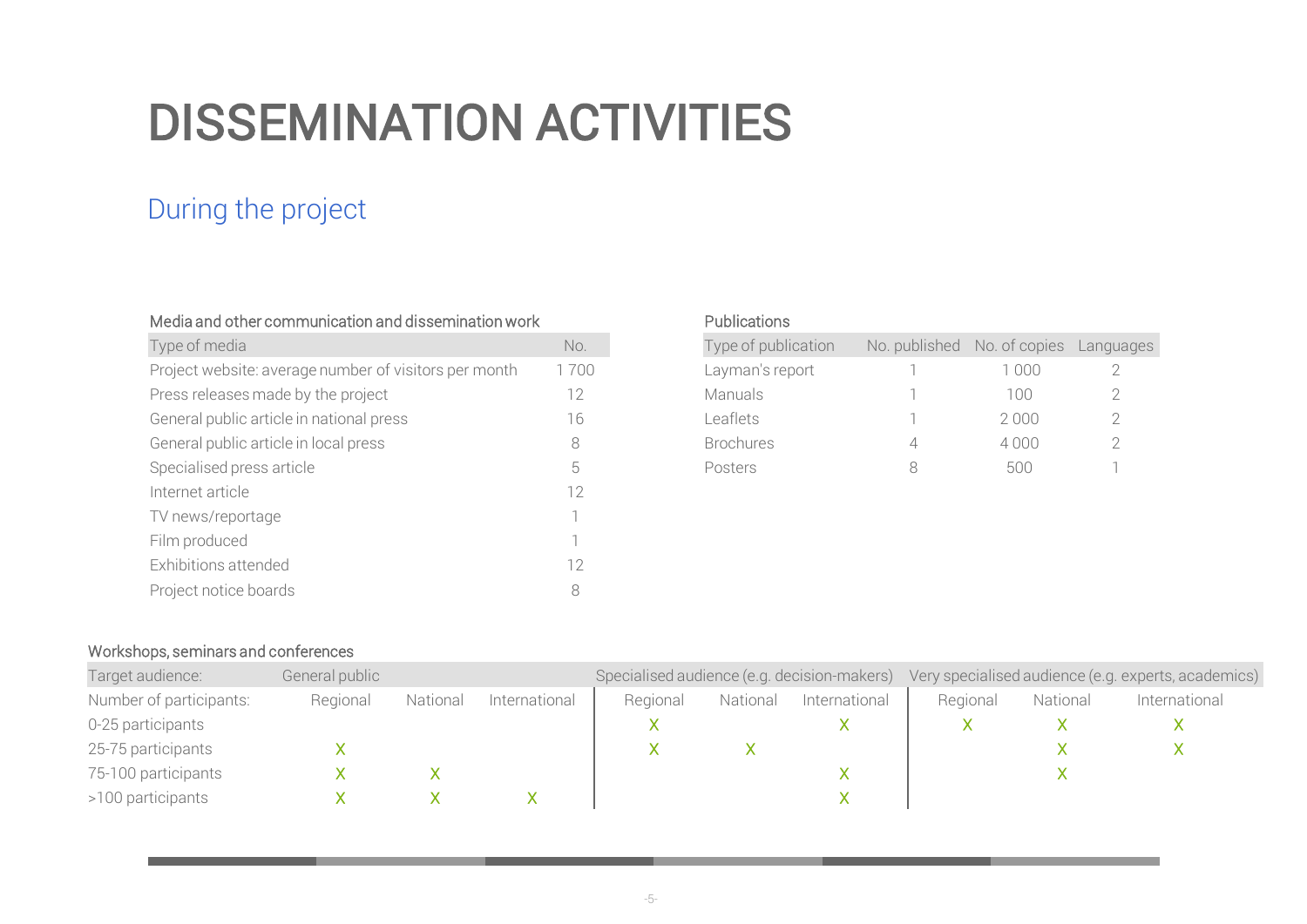## DISSEMINATION ACTIVITIES

### Future communication strategy

After-Life communication is important for the success of the project. It is only after a successful demonstration, the project can really take off and this is recognized in the communication strategy. Workshops and guided tours at the pilot plant have been and will continue to be held in the future. Dissemination will take place through attendance and presentations at similar events as during the ongoing project throughout Europe. The Dyemond Solar project homepage will be continuously monitored with contact information to the project coordinator at EXEGER.

As the global yearly capacity of the Dyemond Solar technology increases we expect the dissemination to also increase in success. This will in turn have a beneficial synergy effect boosting the awareness as increased capacity will translate into increased awareness and interest.

#### Projected global yearly capacity for Dyemond Solar technology

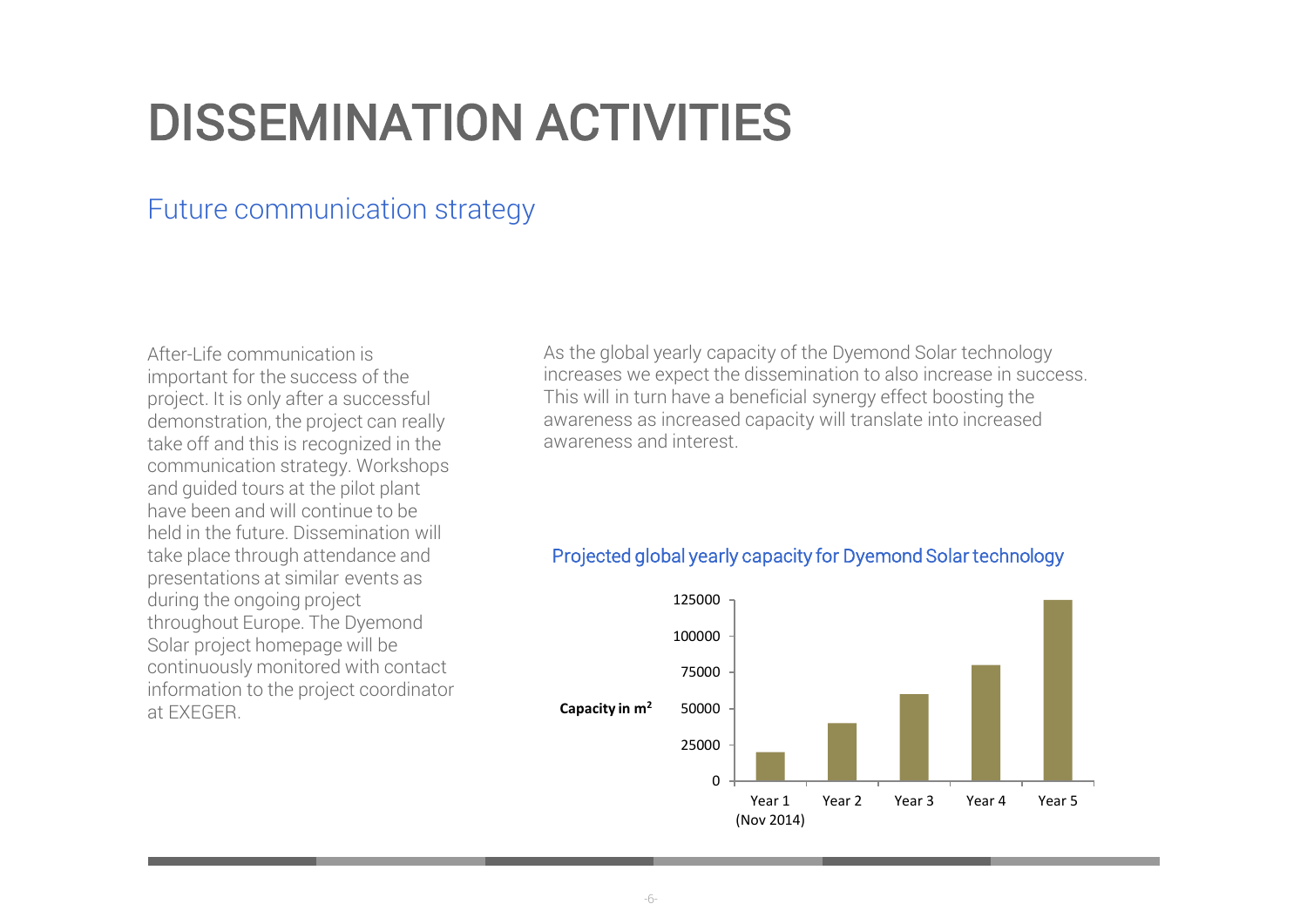

The potentially usable radiation of the sun is about 1.9x10<sup>8</sup> TWh per year which translates to approximately 170 times the total amount of energy of global coal reserves. This means the solar energy reaching the earth's surface during only 6 hours is enough to meet all global energy needs on an annual basis.<sup>1</sup>

The Dyemond Solar project has proved the production potential and scalability of screen printing as a production method for manufacturing dye sensitized solar cells. This solar technology in combination with the chosen production method is sustainable and environmentally friendly with no toxic emissions, allowing for a pilot plant to be situated in the city centre of Stockholm.

<sup>1</sup>Source: "Sustainable Energy Management" 2012 Mirjana Radovanović (Golusin), Stevan Popov, Sinisa Dodic